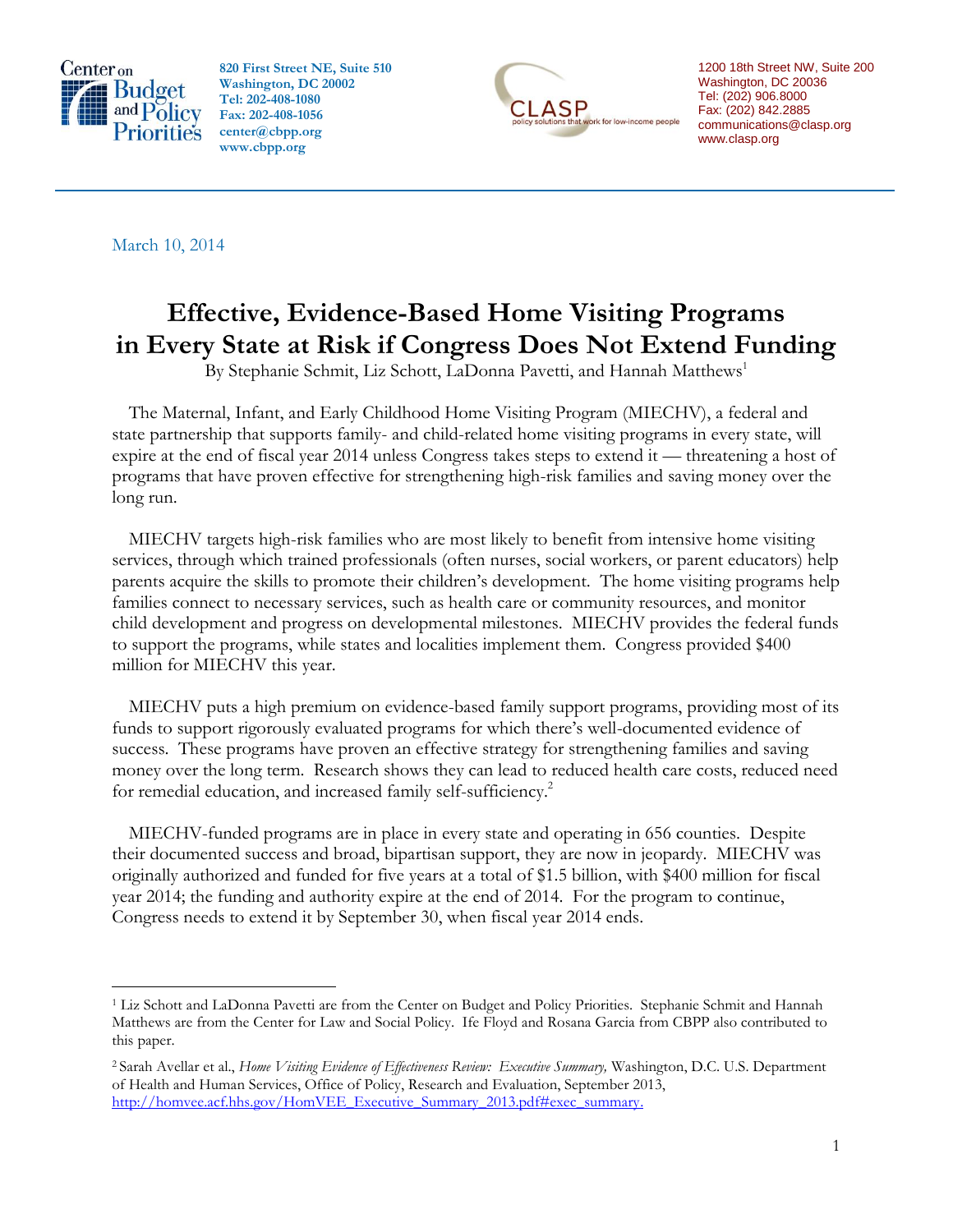If Congress fails to extend MIECHV this year, it will jeopardize many of the program's key features:

- **Targeting high-risk families.** MIECHV targets vulnerable families with very young children residing in at-risk areas. Targeted families include those at risk for negative child outcomes, pregnant adolescents from underserved minority groups, and families at risk for maltreatment, among others. Without federal funding, fewer families in at-risk communities would be served.
- **Evidence-based practices, with state innovation and flexibility.** The MIECHV law requires that 75 percent of grant funds be used to support the implementation of evidence-based practices that have been rigorously evaluated and for which there is well-documented evidence of success. A state can invest up to 25 percent of grant funds to implement and rigorously evaluate promising and new approaches or significant innovations. States' evaluations of these new or innovative approaches will continue to build the research base for effective home visiting and can lead to more kinds of effective programs, especially for previously underserved groups for which no or few evidence-based models exist. Without an extension of MIECHV, states may discontinue some of these new approaches and abandon plans to adopt more evidencebased models.
- **State accountability.** The MIECHV law requires that grantees demonstrate improvement among eligible families participating in the program in six benchmark areas: (1) improved maternal and newborn health; (2) prevention of child injuries, child abuse, neglect or maltreatment, and reduction of emergency department visits; (3) improvement in school readiness; (4) reduction in crime or domestic violence; (5) improvements in family economic security; and (6) improved coordination and referrals for other community resources and support. In addition, a national large-scale evaluation using a random assignment design is under way that will provide detailed information on MIECHV-funded programs' impact on families' outcomes and state approaches to delivering home visiting services. MIECHV's expiration would undercut this opportunity to further build the evidence base for effective home visiting programs.
- **Coordination and collaboration.** Another key MIECHV goal is to increase coordination of services in at-risk communities and promote greater intra-agency collaboration. In their MIECHV plans, states must demonstrate how they will achieve greater coordination and develop benchmarks for measuring their progress. States would likely scale back these efforts, too, without continued federal support.

MIECHV's success as an evidence-based, social policy initiative is important not only for its longterm impact on vulnerable children's lives, but also for what it can tell us about using evidence to make programmatic and funding decisions. "Evidence-based policy offers a demonstrated path to more effective, less expensive government," Jon Baron, President of the Coalition for Evidence-Based Policy, told the House Ways and Means Committee last summer. "…[W]e believe it could provide the basis for a bipartisan effort to reinvent U.S. social spending, so as to greatly increase its effectiveness in improving people's lives."<sup>3</sup>

<sup>&</sup>lt;sup>3</sup> Testimony of Jon Baron before the House Ways and Means Committee, Subcommittee on Human Resources, July 17, 2013, [http://waysandmeans.house.gov/uploadedfiles/jon\\_baron\\_testimony\\_071713.pdf.](http://waysandmeans.house.gov/uploadedfiles/jon_baron_testimony_071713.pdf)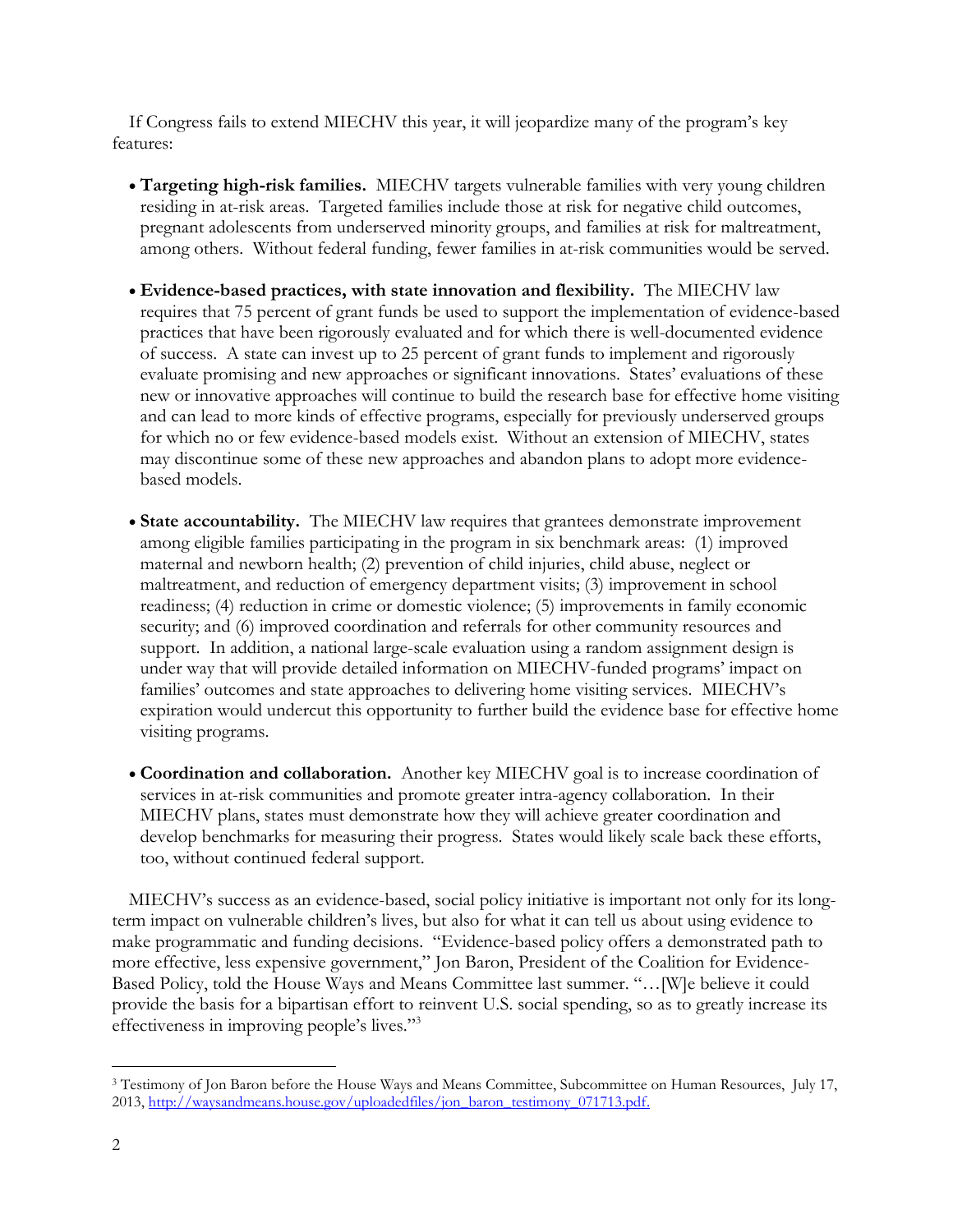In many ways, MIECHV represents a new approach to government funding — it uses evidence to increase the chances that individuals participate in programs that *will* work, and it requires building even more evidence on what works to improve the short- and long-term outcomes of some of our most vulnerable infants and young children. In a recent co-bylined article on the importance of using evidence to make policy and funding decisions, John Bridgeland and Peter Orszag, senior officials in the George W. Bush and Obama administrations, respectively, noted, "Every time a young person participates in a program that doesn't work but could have participated in one that does, that represents a human cost." 4

## Background on the Maternal, Infant, and Early Childhood Home Visiting Program

MIECHV was established in 2010 through the Maternal and Child Health Subtitle (Title V) of the Affordable Care Act (ACA). (MIECHV was part of a package of provisions related to improving maternal and child health services and well-being, not directly related to expanded coverage under the ACA.) The 2010 initiative built on earlier efforts. In 2004, former Senators Kit Bond (R-MO) and Jim Talent (R-MO) first introduced the Education Begins At Home Act (EBAH), broadly considered to be the precursor to MIECHV. In 2008, the first federal funding for evidence-based home visiting programs was appropriated under President George W. Bush.

MIECHV was authorized for five years, from 2010 to 2014, with a total of \$1.5 billion in funding. Funding for the first year was \$100 million, gradually increasing by 2013 to its full current annual funding level of \$400 million. All 50 states, the District of Columbia, and five territories were eligible to receive formula grants based on their child poverty rates. The U.S. Department of Health and Human Services (HHS) has awarded two types of competitive grants: development grants for states or jurisdictions with modest home visiting programs that wanted to build on existing efforts, and expansion grants for states and jurisdictions that had already made significant progress toward implementing high-quality home visiting programs and were ready to take programs to scale. Since the start of the program, 19 states have received development grants and 31 have received expansion grants. 5 The program also includes a 3 percent set aside for grants to tribes, tribal organizations, and urban Indian organizations. MIECHV funds must be used to supplement, not supplant, funds from other sources that are used for early childhood home visiting initiatives.

MIECHV prioritizes use of home visiting models with demonstrated effectiveness while providing states important flexibility to tailor their approach to their local communities' needs. HHS contracted with Mathematica Policy Research to conduct a rigorous review of the home visiting research and provide an assessment of the evidence of the effectiveness for home visiting program models that serve families with pregnant women and young children. The review has identified (to date) 14 home visiting models that meet the evidence-based criteria.<sup>6</sup> The models target different

<sup>4</sup> John Bridgeland and Peter Orszag, "Can Government Play Moneyball?" *The Atlantic,* June 19, 2013, [http://www.theatlantic.com/magazine/archive/2013/07/can-government-play-moneyball/309389/.](http://www.theatlantic.com/magazine/archive/2013/07/can-government-play-moneyball/309389/)

<sup>&</sup>lt;sup>5</sup> Further details on funding are available at [http://mchb.hrsa.gov/programs/homevisiting/grants.html.](http://mchb.hrsa.gov/programs/homevisiting/grants.html)

<sup>&</sup>lt;sup>6</sup> See [http://homvee.acf.hhs.gov/Default.aspx.](http://homvee.acf.hhs.gov/Default.aspx) The list of the 14 models as well as additional detail about each is available in the Appendix and [http://mchb.hrsa.gov/programs/homevisiting/models.html.](http://mchb.hrsa.gov/programs/homevisiting/models.html) See also, Sarah Avellar et al., "Home Visiting: Evidence of Effectiveness Review," Mathematica Policy Research, September 2013, [http://homvee.acf.hhs.gov/HomVEE\\_Executive\\_Summary\\_2013.pdf#exec\\_summary.](http://homvee.acf.hhs.gov/HomVEE_Executive_Summary_2013.pdf#exec_summary)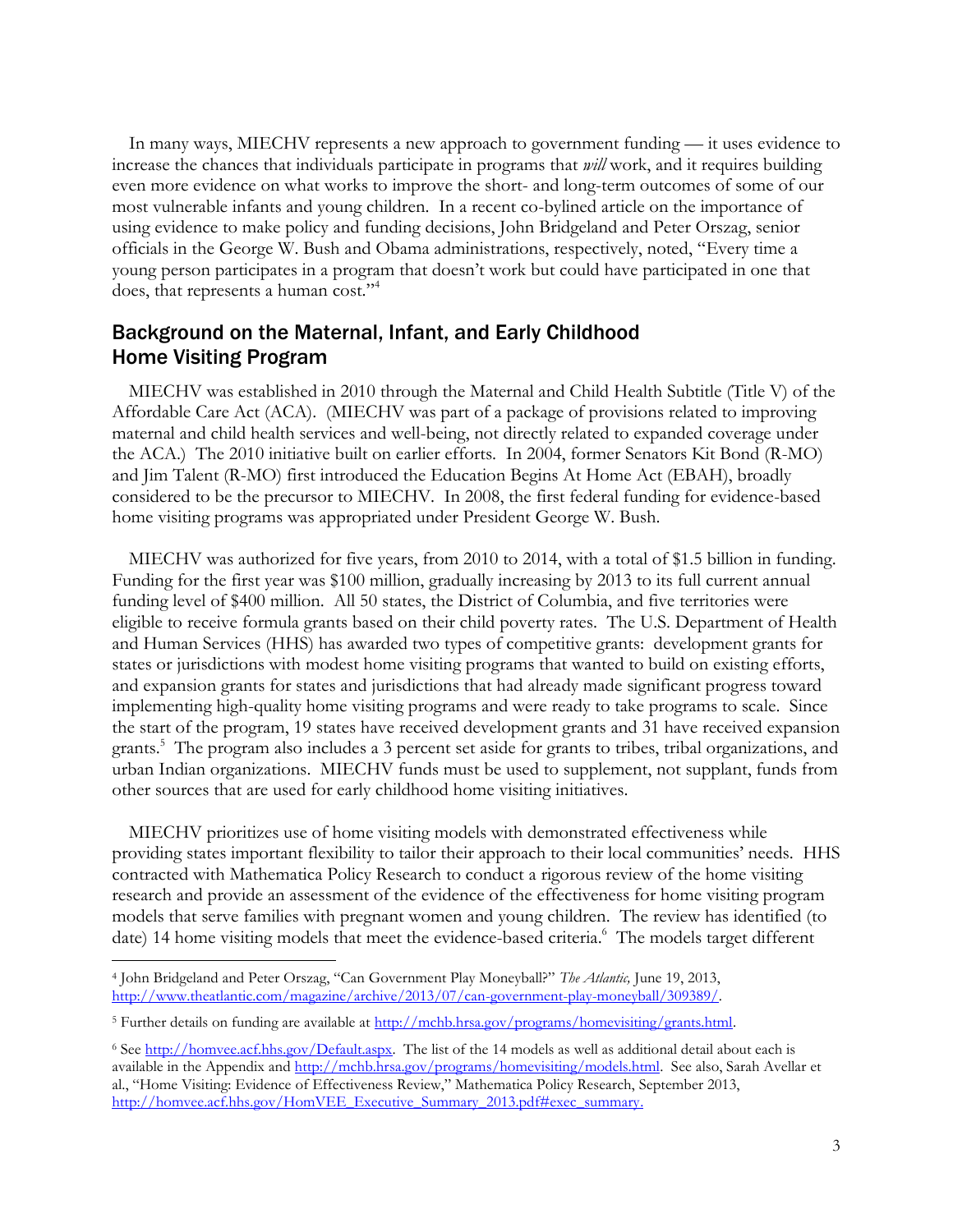populations and support a variety of interventions. Recognizing the diversity of needs among highrisk families, 41 states have implemented more than one evidence-based model.

All evidence-based models provide voluntary, home-based services to families with young children, but they differ with respect to whom they reach and what services they provide. (See Appendix.) Most models target parents or children with particular risk factors, including lowincome parents, first-time mothers, teen parents, and children exhibiting developmental concerns. Some models allow mothers to enroll prenatally, while others provide services post-birth based on the child's age. Models may provide services for one year or may continue based on need or until a child reaches a certain age. The goals of each model vary and include improving child and/or parental health, addressing school readiness, fostering healthy child development, and improving family self-sufficiency. The activities that occur during visits vary by model and are informed by the model goals. Examples of home-visiting activities include: parent education, referrals to community resources, activities to support and encourage parent-child interaction, and screenings for parents and children to identify additional potential risk. The frequency of visits with families varies by models but is often weekly or every other week.

The legislation mandates an evaluation of the MIECHV program. The evaluation uses a randomized controlled design to determine what difference the home visiting program makes in a wide range of outcomes.<sup>7</sup> This study will include roughly 85 program sites and 5,100 families clustered in about 12 states nationwide. Sites in the evaluation will operate one of four models: Early Head Start-Home Visiting, Healthy Families America, Nurse Family Partnership, and Parents as Teachers. These models were chosen for the evaluation because they: (1) meet HHS' criteria for evidence-based models and (2) are being implemented in at least 10 states as part of their MIECHV programs. The study is intended to answer questions of overall impacts of home visiting as well as impacts for individual models. It will examine features of models and their implementation that lead to stronger impacts and will include information on the costs of implementing home visiting models and the cost effectiveness of MIECHV. The first evaluation results are expected in 2015.

#### Home Visiting Improves Child and Family Outcomes

Home visiting has a strong evidence base, backed by rigorous research that supports models' effectiveness at promoting children's health and development and strong parenting skills while leading to fewer children in the social welfare, mental health, and juvenile corrections systems, with considerable cost savings for states. Research shows home visiting can be an effective method of delivering family support and child development services. The programs' outcomes vary depending upon the model used, but similar, positive outcomes have been found across many home visiting models.

 **Home visiting programs improve child health and development.** Children need support for their physical, cognitive, and social-emotional development in order to thrive. Research shows that home visiting programs effectively support healthy child development, beginning in the prenatal period. Pregnant women who participate in the programs have better birth outcomes, and the programs have been found to have a positive impact on breast feeding and

<sup>7</sup> For more information on the Maternal, Infant, and Early Childhood Home Visiting Evaluation, visit [http://www.mdrc.org/mihope-project-description.](http://www.mdrc.org/mihope-project-description)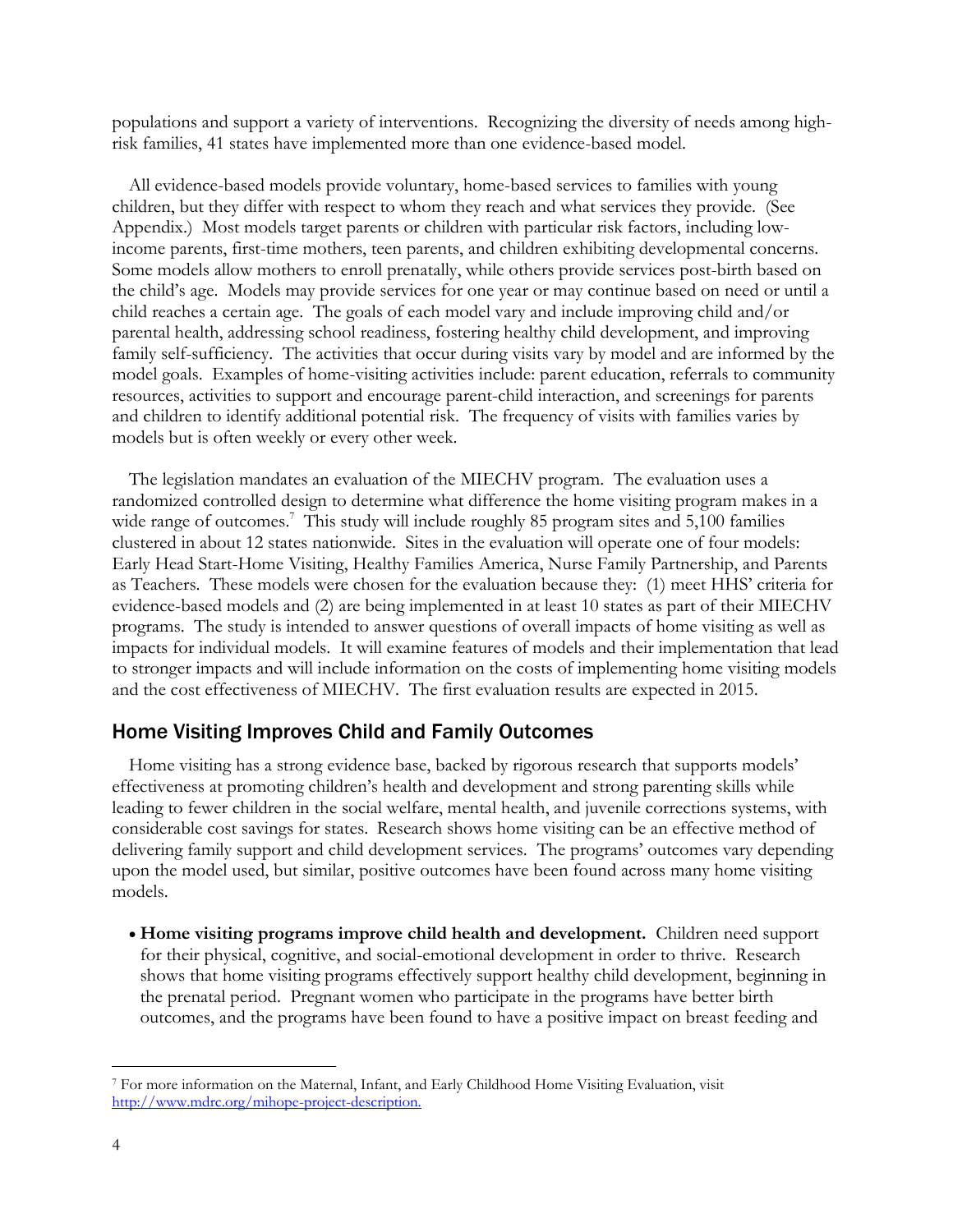immunization rates as well as to lower depressive symptoms and stress.<sup>8</sup> A study of the Nurse-Family Partnership found that families participating in the program during pregnancy and the first two years of the child's life had fewer days that children were hospitalized with injuries or ingestions and fewer closely spaced subsequent pregnancies than their counterparts in the control group.<sup>9</sup>

- **Home visiting programs can increase children's school readiness**. Studies of various home visiting programs have shown positive impacts on children's cognitive development and behavior, higher grade point averages and achievement scores at age 9, and higher graduation rates from high school.<sup>10</sup> A study conducted on the Healthy Families New York program found that, in first grade, children who participated in the program were nearly twice as likely as other at-risk children to be able to follow directions, complete work on time, or work cooperatively with others.<sup>11</sup>
- **Home visiting programs can enhance parents' abilities to support their children's development.** Research shows that home visiting programs help parents increase positive parenting actions and reduce negative ones, have more responsive interactions, create more developmentally stimulating home environments, engage in activities that promote early language and literacy, and know more about child development.<sup>12</sup> In a study of the Parents as Teachers program, participating parents were more likely to read aloud, tell stories, say nursery rhymes, and sing with their children — all activities that are key to child development and promoting early language and literacy.<sup>13</sup>

 $\overline{a}$ 

<sup>9</sup> Harriet Kitzman, David Olds,, Charles Henderson, Carole Hanks, Robert Cole, Robert Tatelbaum, et al., "Effect of prenatal and infancy home visitation by nurses on pregnancy outcomes, childhood injuries, and repeated childbearing: A randomized controlled trial," *JAMA: The Journal of the American Medical Association,* 278, no.8 (1997): 644–652.

<sup>10</sup> Healthy Families America, *Research Spotlight on Success: Healthy Families America Promotes Child Health and Development*, Healthy Families America, 2008, [www.healthyfamiliesamerica.org;](http://www.healthyfamiliesamerica.org/) David L. Olds, Harriet Kitzman, Carole Hanks, et al., "Effects of Nurse-Home Visiting on Maternal and Child Functioning: Age Nine Follow-Up of a Randomized Trial," *Pediatrics* 120, no. 4 (2007): 832–845; Phyllis Levenstein, Susan Levenstein, James A. Shiminski, et al., "Long-Term Impact of a Verbal Interaction Program for At-Risk Toddlers: An Exploratory Study of High School Outcomes in a Replication of the Mother-Child Home Program," *Journal of Applied Developmental Psychology* 19, no. 2 (1998): 267–285.

<sup>11</sup> Kristen Kirkland and Susan Mitchell-Herzfield, "Evaluating the Effectiveness of Home Visiting Services in Promoting Children's Adjustment in School: Final Report to the Pew Center on the States," New York State Office of Children and Family Services, 2012,

[http://www.pewstates.org/uploadedFiles/PCS\\_Assets/2013/School\\_Readiness\\_executive\\_summary.pdf.](http://www.pewstates.org/uploadedFiles/PCS_Assets/2013/School_Readiness_executive_summary.pdf)

<sup>12</sup> Kimberly DuMont, Kristen Kirkland, Susan Mitchell-Herzfeld, et al., "A Randomized Trial of Healthy Families New York (HFNY): Does Home Visiting Prevent Child Maltreatment?"; *Research Spotlight on Success: Healthy Families America Promotes Positive Parenting*, Healthy Families America, 2008, [www.healthyfamiliesamerica.org;](http://www.healthyfamiliesamerica.org/) David L. Olds, JoAnn Robinson, Lisa Pettitt, et al., "Effects of Home Visits by Paraprofessionals and by Nurses: Age Four Follow-Up of a Randomized Trial," *Pediatrics* 114, no.6 (2004): 1560–1568; Mary Wagner, Elizabeth Iida, and Donna Spikes, *The Multisite Evaluation of the Parents as Teachers Home Visiting Program: Three Year Findings from One Community* Menlo Park, CA: SRI International, 2001; Brenda Jones Harden, Rachel Chazan-Cohen, Helen Raikes, et al., "Early Head Start Home Visitation: The Role of Implementation in Bolstering Program Benefits," Unpublished manuscript, 2010.

<sup>13</sup> Mary Wagner and Donna Spikes, "Multisite Parents as Teachers Evaluation: Experience and Outcomes for Children

<sup>8</sup> Healthy Families America, *Research Spotlight on Success: Healthy Families America Promotes Child Health and Development;*  Brian D. Johnston, Colleen E. Huebner, Melissa L. Anderson, et al., "Healthy Steps in an Integrated Delivery System: Child and Parent Outcomes at 30 Months," *Archives of Pediatrics and Adolescent Medicine* 160, no. 8 (2006): 793–800; D. Lowell, A. Carter, L. Godoy, et al., "A Randomized Controlled Trial of Child FIRST: A Comprehensive Home-Based Intervention Translating Research into Early Childhood Practice."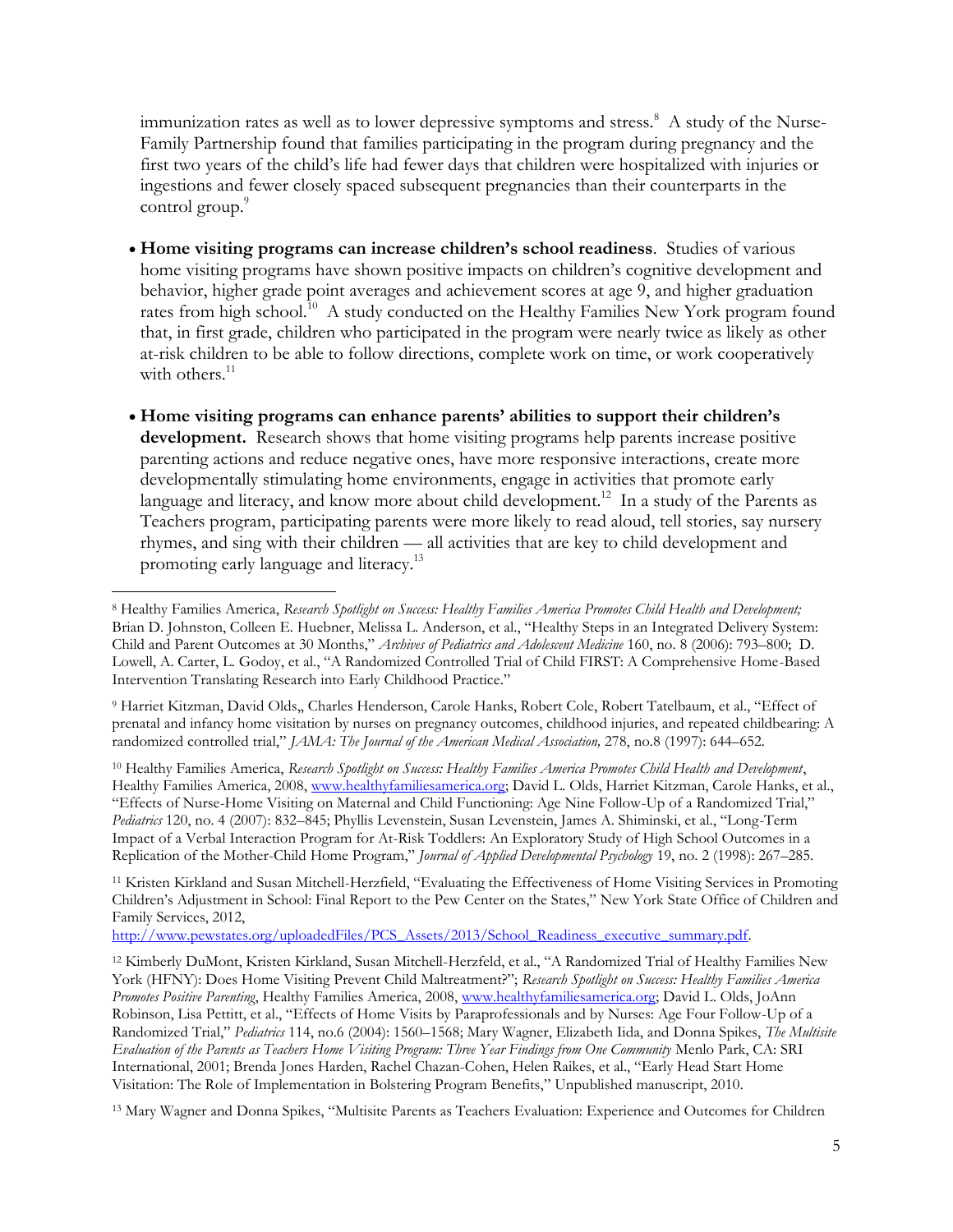**Home visiting programs can improve family economic self-sufficiency.** One in four young children lives in poverty, which negatively affects their physical, social, and emotional development and impedes their ability to learn. By helping parents enroll in educational and training programs and pursue employment, home visiting programs can help counteract the negative consequences of economic insecurity and encourage success not only at home but also in school and at work. Studies have found that compared with a control group, more parents participating in home visiting programs work, are enrolled in education or training, and have higher monthly incomes. <sup>14</sup> A study of the Early Head Start-Home Visiting program showed that parents of children in the program were more likely to be in education and job training programs.<sup>15</sup> This is important as it is known that mothers with more years of formal education are more likely to have higher family income, be married, and have a spouse who is also employed.<sup>16</sup>

The positive outcomes outlined above combine to improve child and family outcomes. In addition to the positive outcomes outlined in the research, the Coalition on Evidenced-based Policy has identified some home visiting models as best practices according to the congressional evidence standards.<sup>17</sup>

### States Have Used MIECHV Funds to Create Evidence-Based and Coordinated Systems of Services for At-Risk Families

Between 2011 and 2013, HHS awarded about \$330 million in formula grants and \$500 million in competitive grants to grantees in each of the 50 states and the District of Columbia.<sup>18</sup> It also awarded planning grants to states in 2010. The amounts of state grant awards for 2014 are not yet available. The states have used the flexibility afforded them to tailor their programs to fit their communities' needs. Each state conducted a needs assessment to identify its communities most at

and Families," SRI Project PO7283, 2001.

<sup>15</sup> John Love, Ellen Kisker, Christine Ross, Peter Schochet, Jeanne Brooks-Gunn, Kimberly Boller, et al., "Building their futures: How Early Head Start programs are enhancing the lives of infants and toddlers in low-income families," Summary report, Report to Commissioner's Office of Research and Evaluation, Head Start Bureau, Administration on Children, Youth and Families, and Department of Health and Human Services, Mathematica Policy Research, 2001, [http://www.mathematica-mpr.com/PDFs/buildingvol1.pdf.](http://www.mathematica-mpr.com/PDFs/buildingvol1.pdf)

<sup>16</sup> Pedro Carneiro, Costas Meghir, and Mattias Parey, "Maternal Education, Home Environments, and Child Development," *Journal of the European Economic Association* 11(S1) (2013): 28-29.

<sup>17</sup> See<http://evidencebasedprograms.org/about/early-childhood> for more information.

<sup>18</sup> In Florida, North Dakota, and Wyoming, MIECHV funding did not go through the state agency but instead went to qualified nonprofits pursuant to a provision in the federal law. Neither the timing nor the amount of the grants for these three states are included in the figures presented here as complete information is not available.

<sup>14</sup> David Olds, Charles Henderson, Robert Tatelbaum, et al., "Improving the Life-Course Development of Socially Disadvantaged Mothers: A Randomized Trial of Nurse Home Visitation," *American Journal of Public Health* 78, no. 11 (1988): 1436–1445; H. Kitzman, David L. Olds, Charles R. Henderson, Jr., et al., "Effect of Prenatal and Infancy Home Visitation by Nurses on Pregnancy Outcomes, Childhood Injuries, and Repeated Childbearing: A Randomized Controlled Trial," *Journal of the American Medical Association* 278, no. 8 (1997): 644–652; Craig W. LeCroy and Judy Krysik, "Randomized Trial of the Healthy Families Arizona Home Visiting Program," *Children and Youth Services Review* 33, no. 10 (2011): 1761–1766; Jones Harden, Chazan-Cohen, Raikes, et al., "Early Head Start Home Visitation: The Role of Implementation in Bolstering Program Benefits."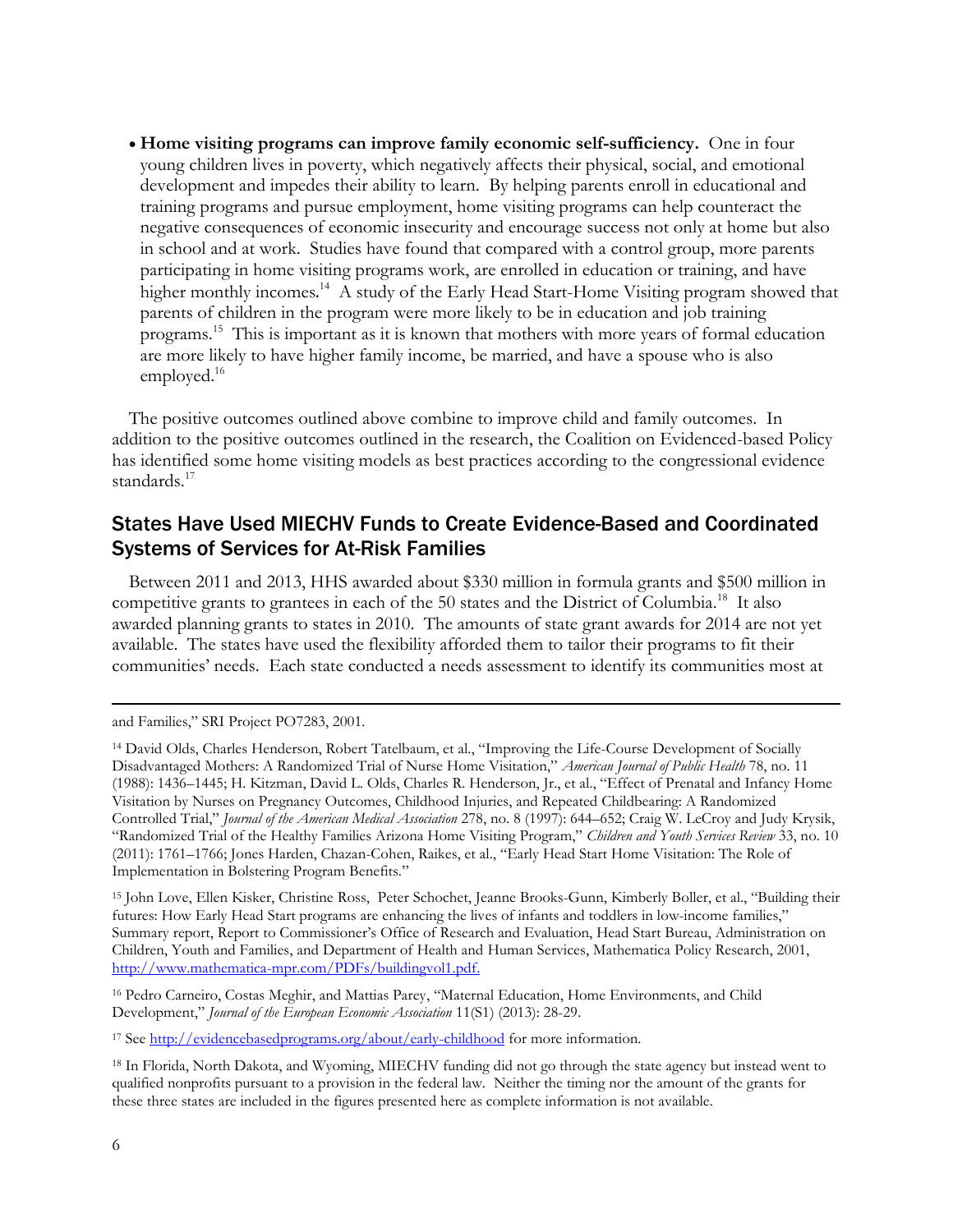risk; it used the needs assessments to decide how to target its resources. For example, Washington State chose to focus on several very rural at-risk counties. In Michigan, communities within targeted at-risk counties chose populations to target; for example, Flint is targeting services to teen parents.

To foster high-quality implementation of evidence-based practices, MIECHV encourages states to engage in collaborative planning processes and to build statewide infrastructure to support local implementation. States have brought together diverse stakeholders and community interests to decide which home visiting models they would implement, how they would measure the outcomes of the program, how they could use this opportunity to create a more coordinated early childhood system, and how they could put systems in place to support high-quality implementation of the evidence-based models. States have engaged local agencies, often community-based organizations or health providers, to implement the evidence-based models.

MIECHV has catalyzed states to take steps to increase use of effective evidence-based programs and increase accountability. In a number of states, this has resulted in the creation of a statewide infrastructure to support adoption of common outcomes across diverse programs and the implementation of initiatives to continuously monitor the quality of program implementation. Modeling the policy components of the MIECHV program, since 2010, 10 states have enacted legislation that requires all of the state's home visiting investments to go to programs with a proven record of effectiveness and requires those programs to measure and report on their outcomes.

#### State and Tribal Organization Examples of MIECHV-Funded Successes

MIECHV funds have been used to spur important accomplishments and innovations in many states. Here are several examples:

- **Iowa: Expanding home visiting to underserved communities and building a statewide infrastructure to foster high-quality local implementation.** Iowa is using MIECHV funds to expand three evidence-based home visiting models (Early Head Start-Home Visiting, Healthy Families America, and Nurse Family Partnership) to 15 at-risk communities. The state selected these models because they target groups at especially high risk for negative childhood outcomes. Iowa also is using some of its MIECHV funds to build a statewide data-driven early childhood system with a focus on quality and systems coordination. Key components of Iowa's infrastructure include a statewide data collection system, a centralized intake system for home visiting and other family support programs, and a mandatory state certification for all home visiting and family support practitioners. The state is exploring the options for providing online resources to lower-risk families.<sup>19</sup>
- **Michigan: Expanding evidence-based practices to underserved communities.** Michigan is using MIECHV funds to expand home visiting services to 10 high-risk communities. The targeted populations include teen parents and African American and Latino populations in distinct geographic areas. The state is expanding four evidence-based models: Early Head Start-Home Visiting, Healthy Families America, Nurse Family Partnership, and Parents as Teachers. Michigan received an initial competitive development grant that it used to assess the

<sup>&</sup>lt;sup>19</sup> For more information on Iowa's MIECHV efforts, see the state's home visiting website at https://www.idph.state.ia.us/hpcdp/family\_health\_support.asp.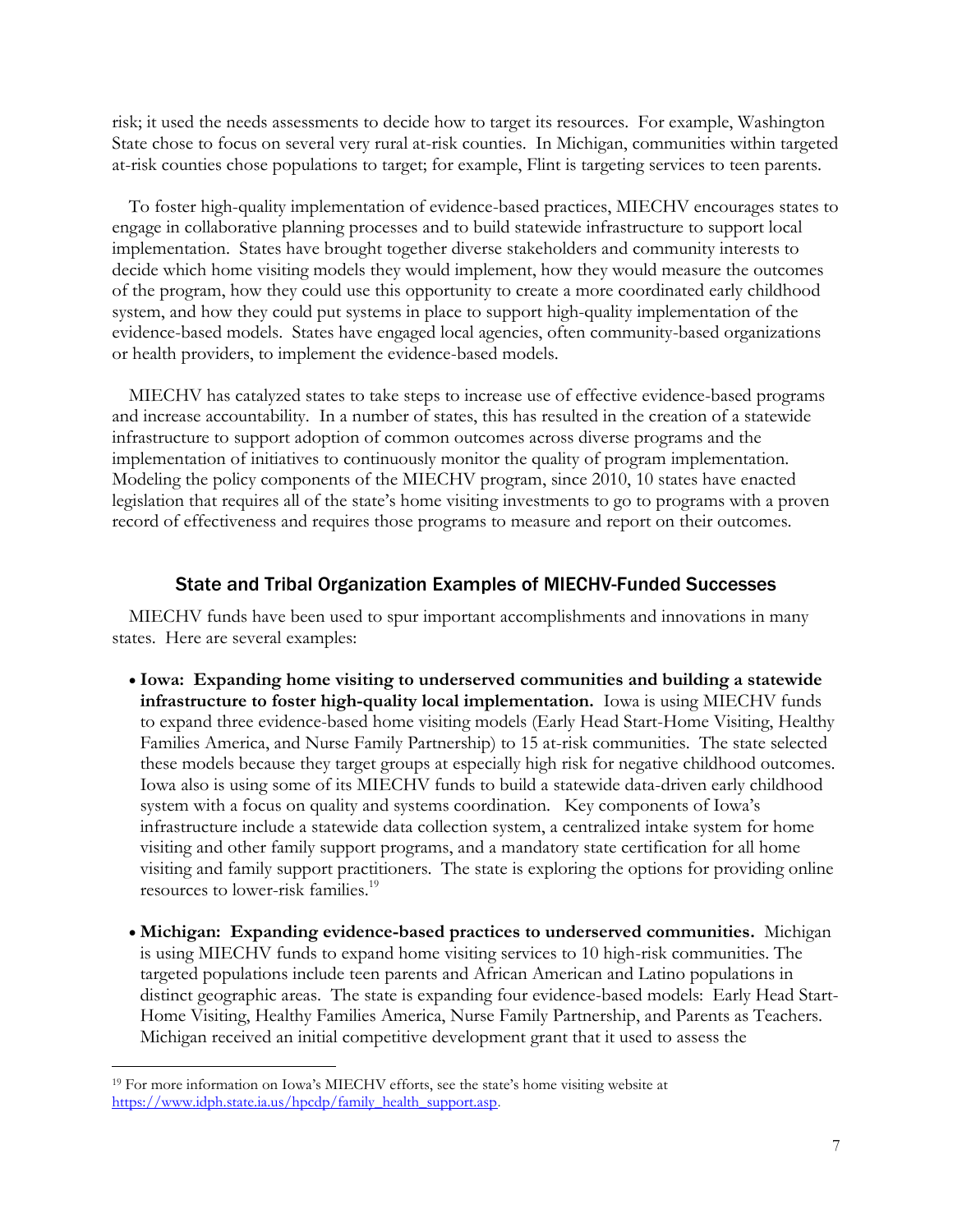communities' readiness to expand home visiting. Communities had to demonstrate that they were already implementing the evidence-based programs with fidelity, that is, according to the programs' design. They also had to demonstrate that they had systems in place to coordinate services and to hold programs accountable for agreed-upon outcomes, and that they had program funding in place to support the expansion efforts. The state deemed eight of the 10 communities ready to expand services with MIECHV funds and is providing technical assistance to the remaining two communities to help them improve their systems and processes so they can eventually be eligible for expansion funding. $^{20}$ 

- **New Mexico: Expansion of home visiting in tribal communities.** Native American Professional Resources in New Mexico has used MIECHV funding to create the Tribal Home Visiting program, implementing the Parents as Teachers home visiting model in four New Mexico counties. In addition to providing regular home visits, the program sponsors monthly group meetings for parents and their children. The goal of the group sessions is to support the strengthening of tribal communities by bringing together Native parents to focus on their relationship with their children in a healthy and fun way. The program also works with parents and their children to develop a healthy Native identity and to support indigenous language use and cultural life ways. The home visitors work with resources in the community to incorporate traditional Native parenting practices into their home visits, including stressing the use of extended family members as support for parents and teachers. The program provides specialized services for teen parents, grandparents raising children, and fathers.<sup>21</sup>
- **Oregon: Coordinating early intervention services that previously operated in a noncoordinated fashion and expanding home visiting services to first-time mothers.** Oregon is using MIECHV funds to expand two evidence-based practices that were already operating in the state (Early Head Start-Home Visiting and Healthy Families America) and is using its competitive grant funds to implement the Nurse Family Partnership for first-time mothers in five counties. In addition to expanding services, Oregon is using its MIECHV funds to expand its capacity to develop a collaborative, coordinated early-intervention system. Prior to MIECHV, the state lacked a system to ensure that at-risk families received the services that best matched their needs. Now, with added capacity, it is developing a fully coordinated system that brings together programs from multiple agencies. The state intends for the coordinated system to help capitalize on the strengths of each program, decrease overlap and redundancy, decrease administrative barriers, and ensure that families receive appropriate services as their needs change. This effort has brought together multiple partners, including those in the areas of public health, mental health, addiction services, special needs, early childhood, and human services to its network of service providers. Oregon identified in its needs assessment that African Americans, Hispanics, American Indians/Alaska Natives, those in poverty, and those in urban areas were more likely to possess more of the 10 at-risk indicators and thus be at risk for adverse outcomes.<sup>22</sup>

<sup>&</sup>lt;sup>20</sup> For more information on Michigan's MIECHV initiatives, see the state home visiting website at [http://www.michigan.gov/homevisiting/.](http://www.michigan.gov/homevisiting/) 

<sup>21</sup> For more information on New Mexico's Tribal Home Visiting Program, see [http://www.nappr.org/images/thv](http://www.nappr.org/images/thv-summer-2013.pdf)[summer-2013.pdf.](http://www.nappr.org/images/thv-summer-2013.pdf) 

<sup>22</sup> For more information on Oregon's home visiting program, see Oregon's Home Visiting System website at [http://public.health.oregon.gov/HealthyPeopleFamilies/Babies/HomeVisiting/Pages/index.aspx.](http://public.health.oregon.gov/HealthyPeopleFamilies/Babies/HomeVisiting/Pages/index.aspx)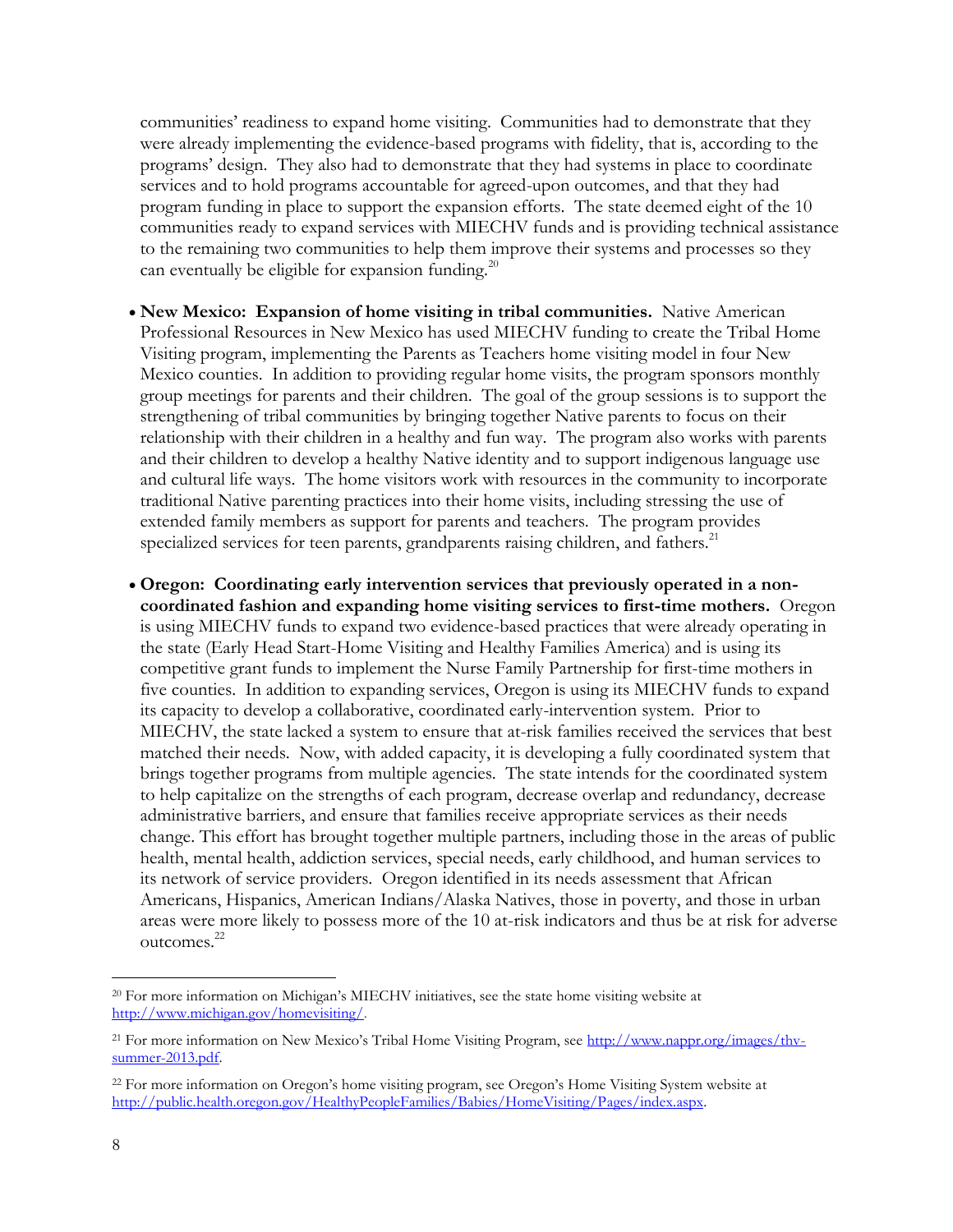- **Tennessee: Creating a strong home visiting workforce.** Tennessee has used its MIECHV formula and competitive dollars to fund the Healthier Beginnings program, which serves 30 counties across the state deemed most "at risk," using three evidence-based models: Healthy Families America, Nurse Family Partnership, and Parents as Teachers. In addition to expanding home visiting to underserved communities, the Tennessee Department of Health, in partnership with other programs and agencies related to early care and education, child welfare, health, mental health, and substance abuse, has embarked on a major effort to develop a high-quality home visiting workforce. Its Home Visiting Professional and Leadership Plan has three goals: 1) to ensure high-quality home visiting services for families in Tennessee; 2) to increase recognition of the professional experience, training, and education that home visitors bring to their work; and 3) to encourage high standards for quality training and support for professionals who work with families. The department developed the program based on the recognition that staff, managers, and leaders, while trained professionals, need access to ongoing training and technical assistance.<sup>23</sup>
- **Texas: On a path to reaching half of all high-risk young children through evidencebased home visiting programs.** Texas is using MIECHV funds to help achieve its bipartisan goal of reaching half of all high-risk young children through home visiting programs within 10 years. Prior to MIECHV, Texas had already made a commitment to devote state resources to providing home visiting services. In 2007, Texas reinvested \$4.3 million in criminal justice cost savings to provide home visiting services in at-risk communities. The state has increased state funding bi-annually to \$7.9 million and created the Texas Home Visiting Trust Fund, expected to raise an additional \$2 million in private funds for program services. The MIECHV funding has enabled the state to develop the Texas Home Visiting Program (THV) that includes the implementation of four evidence-based home visiting models (Nurse Family Partnership, Parents as Teachers, Home Instruction for Parents of Preschool Youngsters or HIPPY, and Early Head Start-Home Visiting) in seven at-risk target communities across the state. To address the needs of its large Hispanic population, Texas is also using some its MIECHV funds to evaluate the effectiveness of a promising home visiting model, AVANCE, which was designed explicitly to serve Hispanic families in their homes. Within THV, Texas has focused on three key goals: 1) use of a common screening tool in all home visiting programs; 2) implementation of a community referral, matching, and intake system; and 3) an increase in father participation and engagement in home visiting programs.<sup>24</sup>
- **Washington State: Building public-private partnerships and reaching rural communities.** Washington stands out as a model for forging collaboration between the public and private sectors in home visiting efforts. In 2010, the state created a state Home Visiting Services Account (HVSA), administered collaboratively by the Washington State Department of Early Learning and Thrive by Five Washington, the state's public-private partnership for early learning. The projected 2013-2014 funding is 70 percent federal funds, 20 percent private funds,

[http://health.state.tn.us/LegislativeReports/PDFs/HomeVisiting\\_AnnualReport\\_2013.pdf.](http://health.state.tn.us/LegislativeReports/PDFs/HomeVisiting_AnnualReport_2013.pdf)

<sup>&</sup>lt;sup>23</sup> For more information on Tennessee's home visiting program, see the Tennessee Home Visiting Programs Annual Report (July 1, 2012 – June 30, 2013) at

<sup>24</sup> For more information on Texas' home visiting program, see "Home Visiting in Texas: Current and Future Directions," The Texas Association for the Protection of Children, December 2012, at [http://www.texprotects.org/site/DocServer/Final\\_Home\\_Visiting\\_Report\\_03\\_11\\_13.pdf?docID=5641.](http://www.texprotects.org/site/DocServer/Final_Home_Visiting_Report_03_11_13.pdf?docID=5641)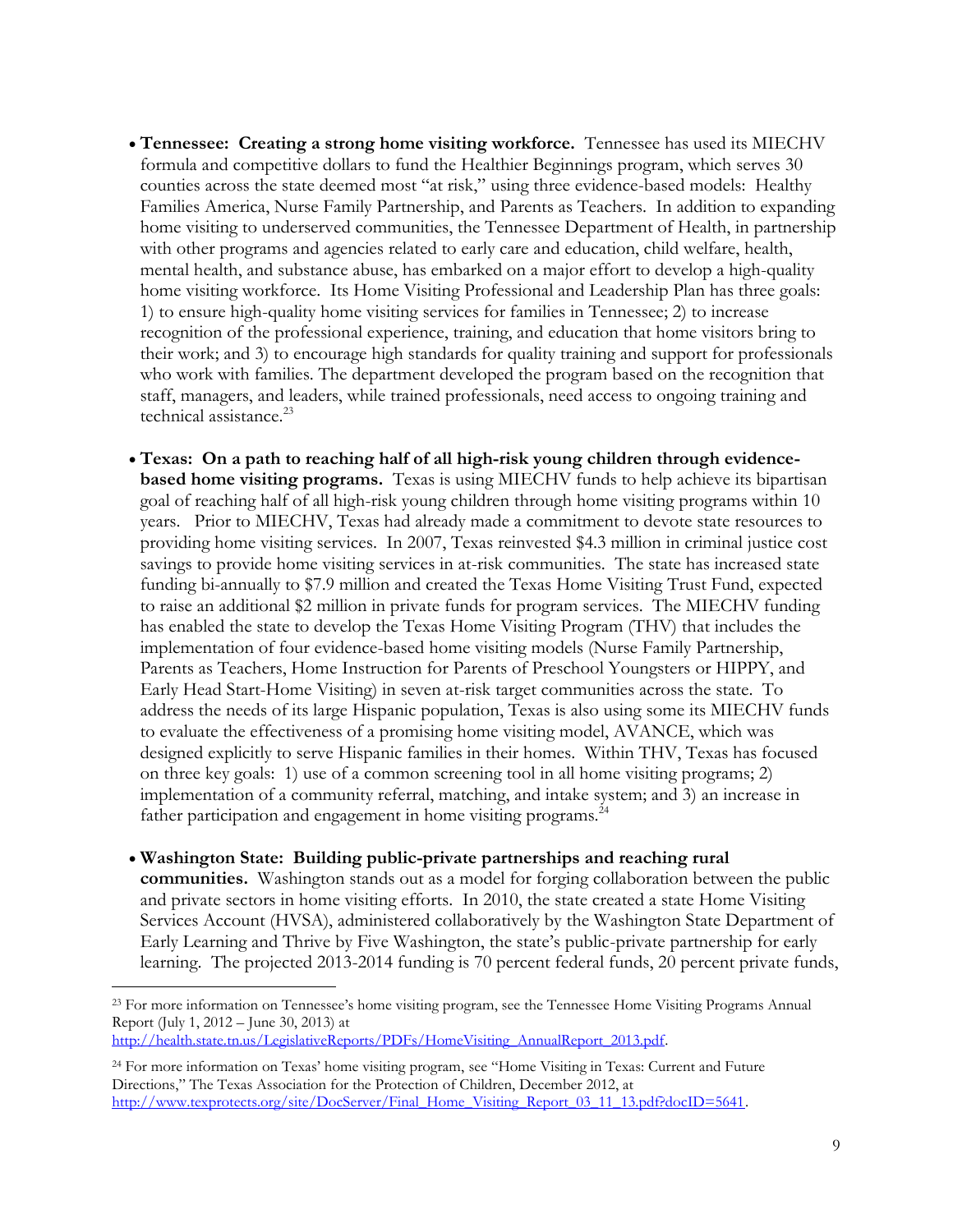and 10 percent state funds. Washington State also used MIECHV funds to start the Rural Home Visiting Project, which expands home visiting to three rural communities. The three communities will implement the Parents as Teachers program, which they selected for its fit with the communities' needs and structure. Washington identified at-risk populations related to both geographic areas as well as racial/ethnic background. <sup>25</sup>

## Failure to Extend MIECHV Would Weaken and Diminish Use of These Effective Home Visiting Programs

Without an extension by Congress, MIECHV's authorization will expire on September 30, 2014 and new funds will not be available for states for future years. This would likely lead to states retrenching their recent efforts to expand capacity, increase coordination, and strengthen data collection, analysis, and evaluation. This would mean that fewer families in at-risk communities would be served and the potential long-term savings from better child and family outcomes would never be realized. While the MIECHV funds have supplemented other funding that states were previously using for home visiting programs, the significant boost they have provided to help states focus on implementing evidence-based practices, developing statewide infrastructure to support local implementation and data collection, and increasing knowledge of how to replicate evidencebased practices could all be lost if states are unable to replace these lost federal dollars.

The potential costs of not extending MIECHV are high:

- **Fewer families in at-risk communities would be served.** States have added capacity and new home visiting program models to reach at-risk communities that had not been reached previously. Without ongoing federal funding or additional state funding, these programs may close or shrink considerably. Families may lose services before they complete the programs. This would also likely end or compromise efforts to track data and outcomes (or conduct evaluations) of terminated programs, wasting some of the investments that have been made to learn from families' experiences.
- **States may have to end their efforts to build statewide infrastructure and promote better coordination across programs.** Some states have made infrastructure investments for new online tools for data collection or assessment or have made other efforts to improve coordination, develop the programs' workforce, or increase fidelity to models. Most of these efforts require continuing investments — but without ongoing federal dollars, these improvements are at risk of not being maintained.
- **The opportunity to expand the use of evidence-based program models would be lost.**  MIECHV embraces the idea that we should focus our efforts to expand programs on strategies that rigorous evaluations have proven to be effective. States' expansions of home visiting programs have primarily focused on the implementation of evidence-based models, although some states have also taken advantage of the opportunity to test whether promising models produce significant positive changes in children and families' outcomes. States have taken

<sup>25</sup> For more information on Washington's home visiting program, see Home Visiting in Washington at [http://www.del.wa.gov/development/visiting/.](http://www.del.wa.gov/development/visiting/)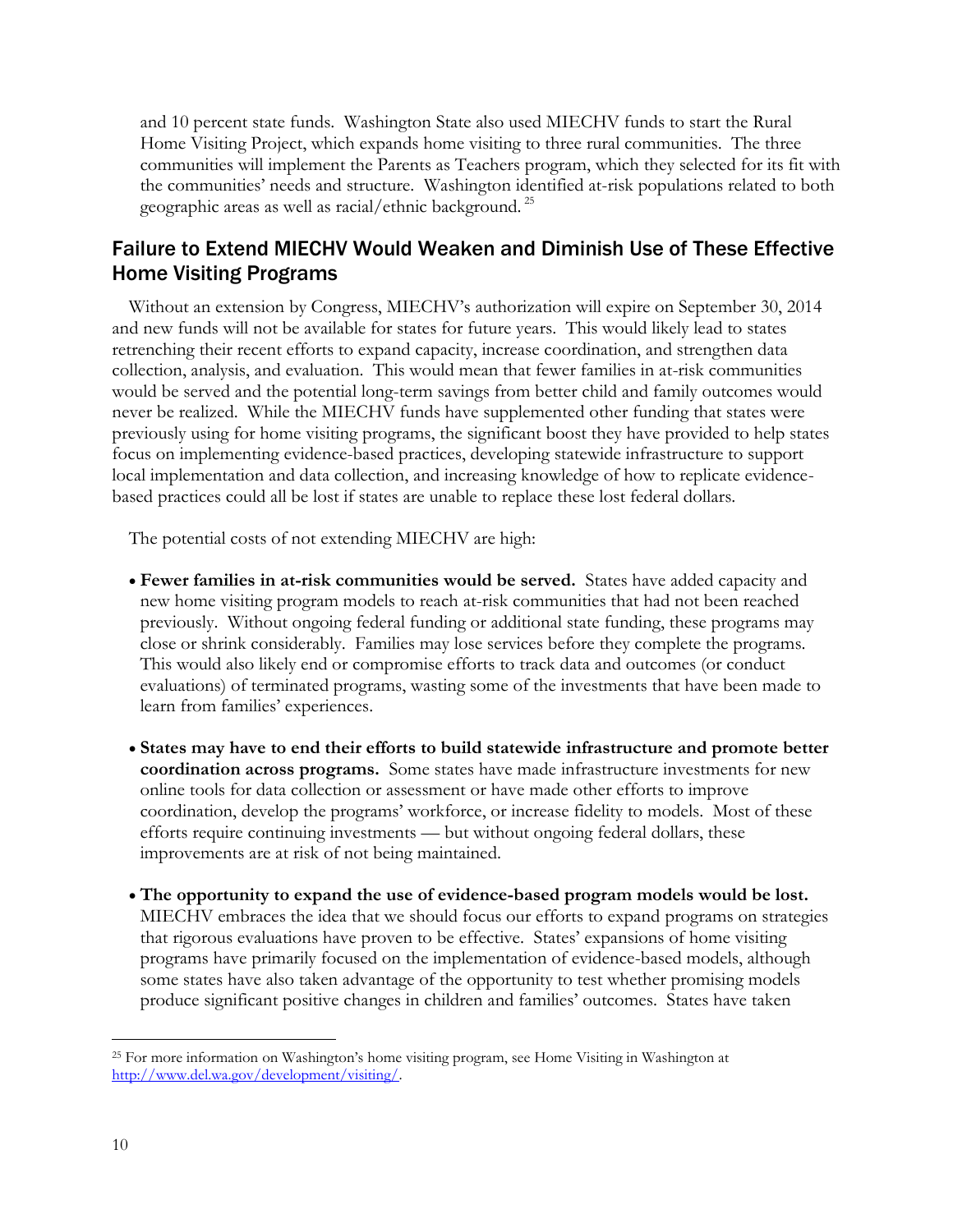seriously the need to implement models with fidelity and to ensure high-quality staff are available to implement them. Without an extension and additional funding, states may discontinue some of these new approaches and abandon plans to shift to more evidence-based models.

 **A significant opportunity to further build the evidence base for effective home visiting programs would be lost.** The robust evaluation and the opportunity for increasing our knowledge of effective program models is one of MIECHV's hallmarks. The program's national evaluation is designed to examine the impact of MIECHV, the implementation on the ground, the features of implementation that lead to stronger impacts, and a cost analysis. The evaluation is already underway with families currently being enrolled. The study design calls for data collection to continue through 2017, as it follows the impacts on participants over a period of time. If the federal funding is not extended, there will not be resources to complete the data collection or analyze the results. This would result in a lost learning opportunity and a waste of some of the investments to date. In addition, many states are developing and evaluating new models that do not yet have an evidence base. Here, too, evaluations may be curtailed and the opportunity for increased knowledge lost.

#### **Conclusion**

The failure of Congress to extend funding for the MIECHV program would have unfortunate consequences for communities in every state. Research supports the notion that home visiting programs can enhance parenting and support young children's early development with long-term outcomes for children, parents, and public cost savings. MIECHV has brought evidence-based home visiting services to more vulnerable children in the most at-risk communities.

The MIECHV program has also been essential for the development of statewide home visiting systems with states building the infrastructure needed to support lasting, effective programs. But, without a continued federal investment, states — and the nation — will lose the opportunity to reap the benefits of a well-crafted, evidence-based initiative.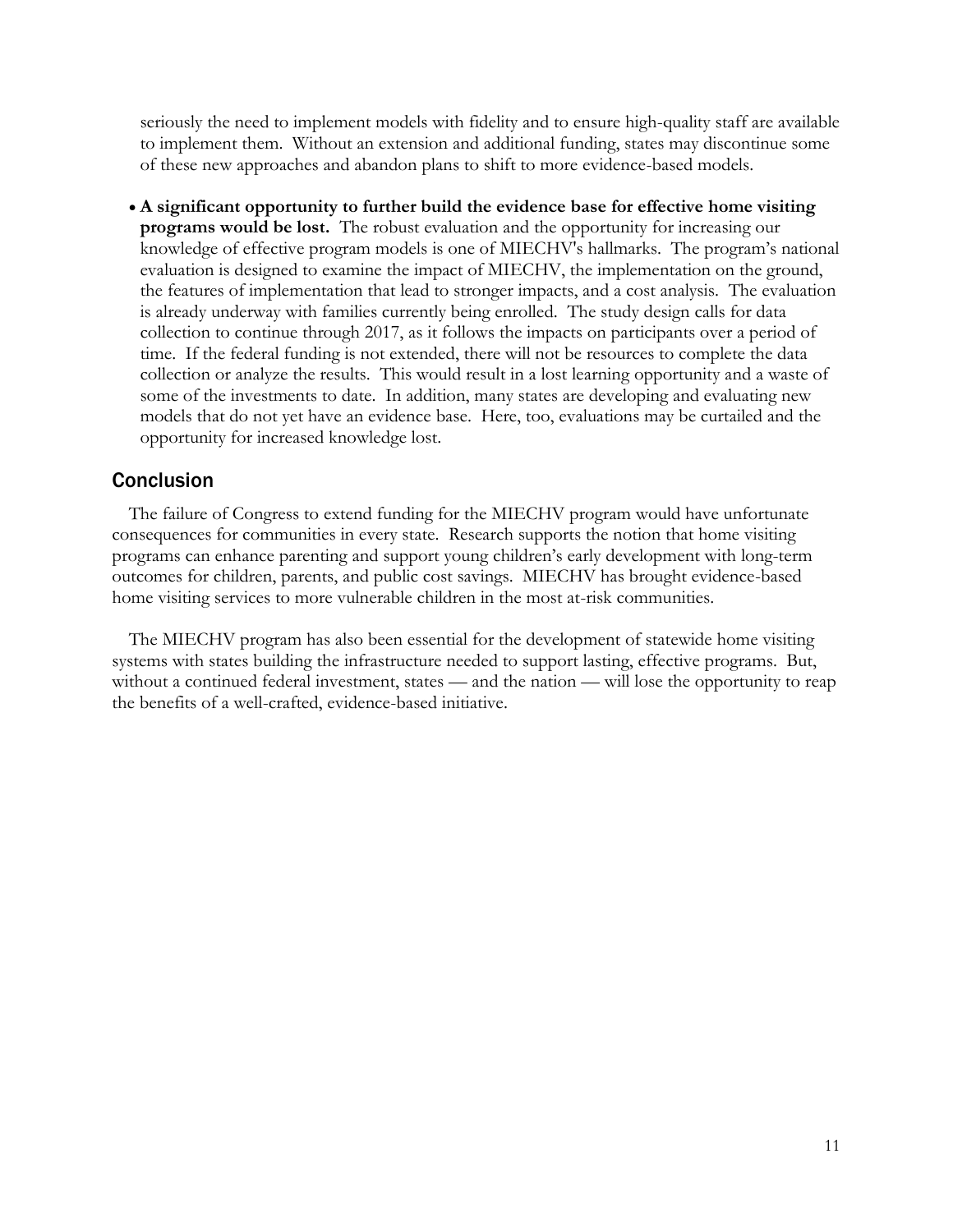| Appendix                                                            |                                                                                                                                                                                                                                          |                                                                                                                                                                                                                                                                                                 |
|---------------------------------------------------------------------|------------------------------------------------------------------------------------------------------------------------------------------------------------------------------------------------------------------------------------------|-------------------------------------------------------------------------------------------------------------------------------------------------------------------------------------------------------------------------------------------------------------------------------------------------|
| <b>Target Population and Program Goals of Evidence-Based Models</b> |                                                                                                                                                                                                                                          |                                                                                                                                                                                                                                                                                                 |
| <b>Model</b>                                                        | <b>Target Population</b>                                                                                                                                                                                                                 | <b>Program Goals</b>                                                                                                                                                                                                                                                                            |
| <b>Child FIRST</b>                                                  | Pregnant women and families with children from<br>birth to age 6.                                                                                                                                                                        | The goal of the program is to decrease the incidence of emotional and<br>behavioral disturbance, developmental and learning problems, and<br>abuse and neglect among high-risk young children and their families.                                                                               |
| Early Head Start-Home<br>Visiting (EHS-HV)                          | Low-income pregnant women and families with<br>children birth to age 3. Most families must be at or<br>below the federal poverty level.                                                                                                  | The program is a comprehensive, two-generation federal initiative<br>aimed at enhancing the development of infants and toddlers while<br>strengthening families.                                                                                                                                |
| Early Intervention Program<br>for Adolescent Mothers                | Pregnant adolescents (ages 14-19) from<br>underserved minority groups who are referred to the<br>county health department or another health services<br>agency for nursing care.                                                         | The program is designed to help young mothers gain social<br>competence and achieve program objectives by teaching self-<br>management skills, techniques for coping with stress and depression,<br>and skills to communicate effectively with partners, family, peers, and<br>social agencies. |
| Early Start (New Zealand)                                           | The program targets at-risk families with newborn<br>children up to age 5.                                                                                                                                                               | The program is designed to improve child health, reduce child abuse,<br>improve parenting skills, support parental physical and mental health,<br>encourage family economic well-being, and encourage stable, positive<br>partner relationships.                                                |
| Family Check-Up                                                     | Families (with children ages 2 to 17) with risk<br>factors including socioeconomic; family and child<br>risk factors for child conduct problems; academic<br>failure; depression; and risk for early substance use.                      | The program is designed as a preventative program model to help<br>parents address typical challenges that arise with young children<br>before these challenges become more serious or problematic.                                                                                             |
| <b>Healthy Families America</b><br>(HFA)                            | The program is designed for parents facing<br>challenges (single parenthood; low income;<br>childhood history of abuse and adverse child<br>experiences, for example). HFA requires that families<br>be enrolled prenatally or at birth. | The program goals include reducing child maltreatment, increasing<br>utilization of prenatal care, improving parent-child interactions, and<br>promoting children's school readiness.                                                                                                           |
| <b>Healthy Steps</b>                                                | The program is designed for parents with children<br>from birth to age 3.                                                                                                                                                                | The program is designed to support the physical, emotional, and<br>intellectual development of the child by enhancing the relationship<br>between health care professionals and parents.                                                                                                        |